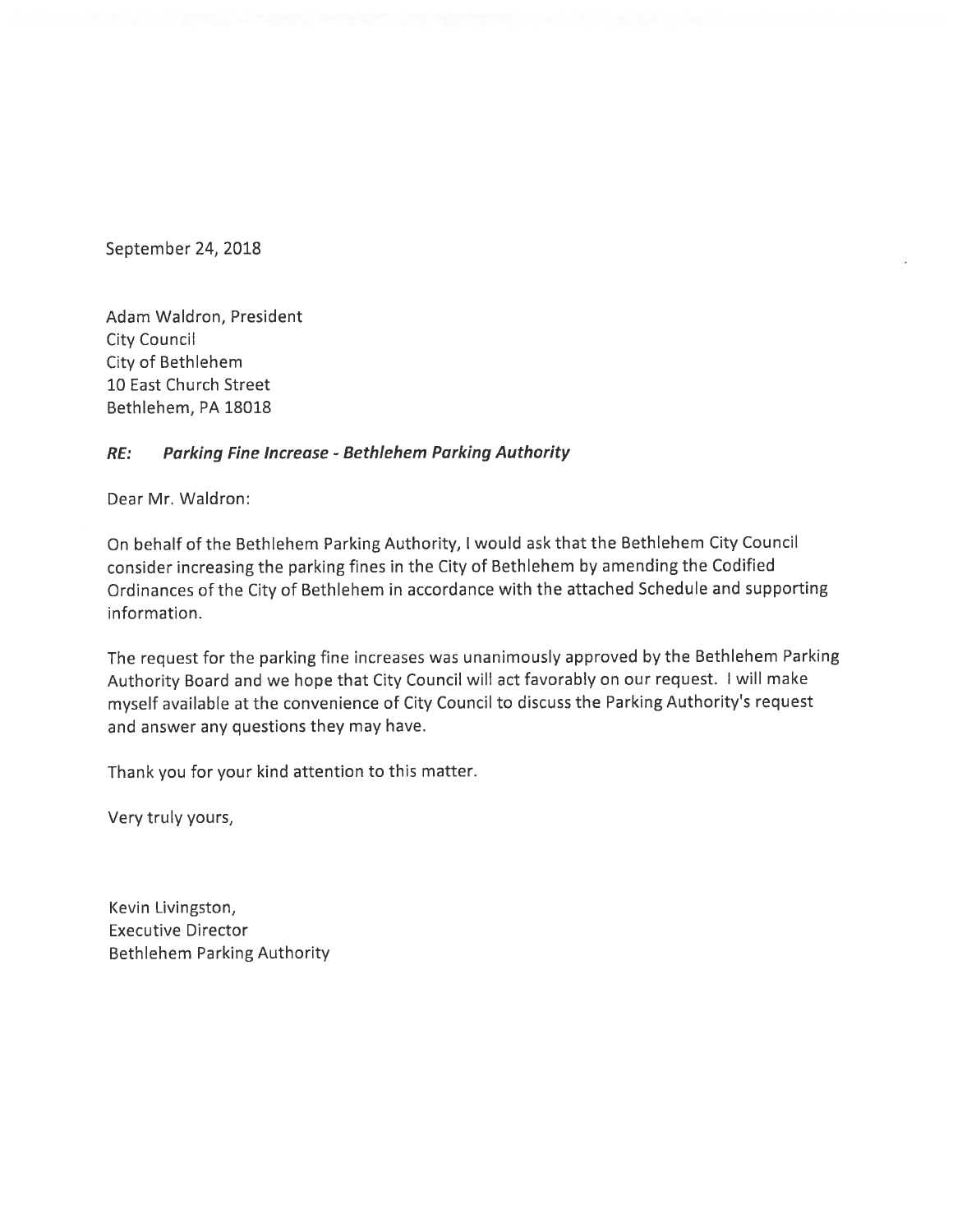

 $\mathcal{P}(\mathcal{W}(\mathcal{W})) \subseteq \mathcal{P}(\mathcal{W}) \cup \mathcal{P}(\mathcal{W}) \subseteq \mathcal{P}$ PESTOWN SAFTER MECH month waterings are sell inter-

## MEMORANDUM

| DATE: | September 13, 2018                                                     |
|-------|------------------------------------------------------------------------|
| TO:   | Kevin Livingston, Executive Director<br>Bethlehem Parking Authority    |
| FROM: | <b>Timothy Tracy</b><br><b>Eric Haggett</b>                            |
| RE:   | <b>Benchmark Analysis &amp; Parking Violation Fine Recommendations</b> |

The purpose of this memo is to review and evaluate the City of Bethlehem's parking violation fines in comparison to peer cities. These cities have been selected by DESMAN and the Parking Authority because they share some similarity to Bethlehem either in geographic location, size and demographics of the population, parking system size, or several of these elements. This analysis is presented to give the Authority <sup>a</sup> better idea of how its parking system compares with other towns in the region and to provide a guide for developing future parking violation fines and policies.

Bethlehem provides residents and visitors with <sup>a</sup> variety of parking options, with approximately 1,300 onstreet metered spaces, 13 surface lots, <sup>5</sup> garages, and <sup>a</sup> significant number of on-street areas designated for resident permit parking. The Authority enforces parking regulations at on-street meters, in metered off-street facilities and in the resident permit parking areas, issuing violations to those parkers who break the rules. In order to ensure that transient parkers using the meters pay for the time they are parked and only residents with valid permits park in the residential permit parking areas, the fines for violating the rules should be set high enough to discourage illegal parking behaviors.

Parking industry standards suggest that the fine for non-payment of <sup>a</sup> parking meter or other parking meter violations be priced at least 10-15 times the hourly parking rate. The fine for illegally parking in <sup>a</sup> residential permit parking zone should be priced at least as high as that for <sup>a</sup> parking meter violation, in order to ensure that non-residents who should be parking at meters do not, instead, park in residential areas. Finally, certain violations that create dangerous traffic situations or take spaces from drivers with disabilities, such as parking too close to <sup>a</sup> corner or illegally parking in an ADA space, respectively, should carry higher fines, commensurate with the severity of the offense.

The disparity in the rates verses fines appears to be confirmed given the number of tickets the Parking Authority issues on an annual basis. This would also suggest that current fine schedule is not penal enough to encourage motorists to simply pay for parking instead of breaking the law. The Authority issued approximately 22,940 tickets in 2014, 39,900 in 2015, 64,400 in 2016, 65,200 in 2017 and are projecting to issue 71,700 in 2018. The number of parking violation tickets issued over the past five years is expected to increase by more than 300% by the end of 2018.

Table <sup>1</sup> presents <sup>a</sup> summary of the population and parking system characteristics of the 13 cities examined, as well as the fines and late payment penalties associated with several different types of parking violations in each city.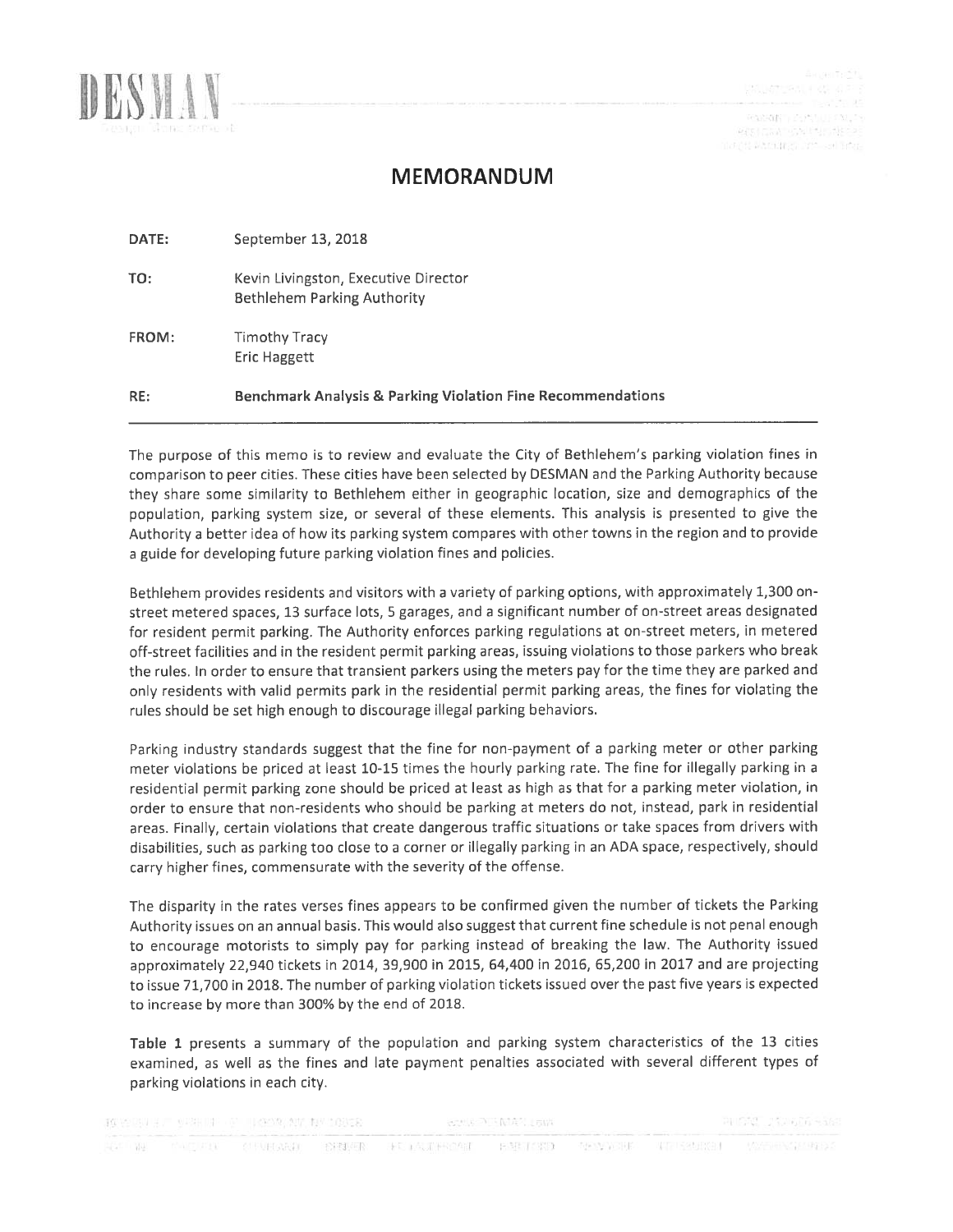# DESMAN

#### Table 1 Benchmark Analysis

| City                               | State | Population | On-Street<br>Metered<br>Spaces | Garages                 | Lots           | Number of Number of On-Street Parking Meter Hours<br>of Enforcement | <b>Overtime Meter</b><br>Violation Fine | Late<br>Payment<br>Fee | Overtime Non-<br>Meter Violation Fine | Late<br>Payment<br>Fee | Handicapped<br>Violation Fine | Late<br>Payment<br>Fee | Duration prior to<br>Late Payment Fee |
|------------------------------------|-------|------------|--------------------------------|-------------------------|----------------|---------------------------------------------------------------------|-----------------------------------------|------------------------|---------------------------------------|------------------------|-------------------------------|------------------------|---------------------------------------|
| Allentown                          | PA    | 120,443    | 1,400                          | 5                       | 25             | Monday - Saturday, 8AM -<br>6PM or 8AM - 9PM                        | \$10.00                                 | \$15.00                | \$15.00                               | \$10.00                | \$50.00                       | \$50.00                | 10 days                               |
| Easton                             | PA    | 26,978     | 700                            | $\overline{\mathbf{2}}$ | 4              | Monday - Saturday, 9AM -<br>8PM; Sunday, 12PM - 6PM                 | \$25.00                                 | \$10.00                | \$15.00                               | \$15.00                | \$100.00                      | \$50.00                | 8 days                                |
| Harrisburg                         | PA    | 48,904     | 1,300                          | 8                       | 3              | Monday - Saturday,<br><b>8AM - 7PM</b>                              | \$30.00                                 | \$20.00                | \$30.00                               | \$20.00                | \$30,00                       | \$20.00                | 4 days                                |
| Lancaster                          | PA    | 59,218     | 946                            | 7                       | 3              | Monday - Saturday,<br>8AM - 6PM                                     | \$20.00                                 | \$10.00                | \$20.00                               | \$10.00                | \$200.00                      | \$10.00                | 15 days                               |
| Montclair                          | NJ    | 38.021     | 1,257                          | $\overline{4}$          | 17             | Monday - Saturday,<br><b>8AM - 7PM</b>                              | \$30.00                                 | \$10.00                | \$30.00                               | \$10.00                | \$250.00                      | Unknown                | 7 days                                |
| Newark                             | DE    | 33,398     | 457                            | $\circ$                 | 5              | Monday - Saturday, BAM -<br>1AM; Sunday, 1PM - 1AM                  | \$20.00                                 | \$27.50                | \$20.00                               | \$27.50                | \$100.00                      | \$207.50               | 30 days                               |
| New Brunswick                      | NJ.   | 56,910     | 1,000                          | $\overline{2}$          | 10             | Monday - Saturday,<br>8AM - 9PM                                     | \$35.00                                 | \$10.00                | \$35.00                               | \$10.00                | \$250.00                      | N/A                    | 14 days                               |
| Reading                            | PA    | 87,575     | 900                            | 9                       | $\overline{ }$ | Monday - Friday,<br>8AM - 6PM                                       | \$20.00                                 | \$15.00                | \$35.00                               | \$15.00                | \$135.00                      | \$65.00                | 10 days                               |
| Scranton                           | PA    | 77,291     | 1,479                          | 5                       | $\mathbf{1}$   | Monday - Friday,<br>8AM - SPM                                       | \$25.00                                 | \$10,00                | \$25.00                               | \$10.00                | \$100.00                      | N/A                    | 1 day                                 |
| State College                      | PA    | 41,992     | 420                            | 3                       | 4              | Monday - Saturday,<br>10AM - 10PM                                   | \$10.00                                 | \$9.00                 | \$10.00                               | \$9.00                 | \$150.00                      | Unknown                | 3 days                                |
| Summit                             | NJ    | 22,019     | 600                            | $\overline{2}$          | 11             | Monday - Saturday,<br>8AM - 6PM                                     | \$25.00                                 | \$10.00                | \$25.00                               | \$10.00                | \$250.00                      | N/A                    | 14 days                               |
| Wilmington                         | DE    | 71,442     | 1,000                          | 6                       | $\overline{2}$ | Monday - Friday,<br>8AM - 6PM                                       | \$40.00                                 | \$20.00                | \$40.00                               | \$20.00                | \$115.00                      | \$20.00                | 21 days                               |
| Wilkes-Barre                       | PA    | 40.964     | 800                            | 3                       | $\mathbf{1}$   | Monday - Saturday,<br>8AM - 6PM                                     | \$10.00                                 | \$10.00                | \$25.00                               | \$15.00                | $$25 - $300^2$                | N/A                    | 3 days                                |
| <b>Bethlehem</b>                   | PA    | 75,293     | 1,293                          | 5                       | 13             | Monday - Saturday,<br>8AM - 9PM                                     | \$10.00                                 | \$20.00                | \$10.00                               | \$20.00                | \$50.00                       | \$20.00                | 14 Days                               |
| Average Fine (not incl. Bethlehem) |       |            |                                |                         | \$23.00        | \$14.00                                                             | \$25.00                                 | \$14.00                | \$146.00                              | \$60.00                |                               |                        |                                       |

(1) Population information taken from the U.S. Census Bureau, 2016 Population Estimate<br>(2) Violators must appear before a district justice and can be assessed a fine anywhere within this range, plus court costs, and/or be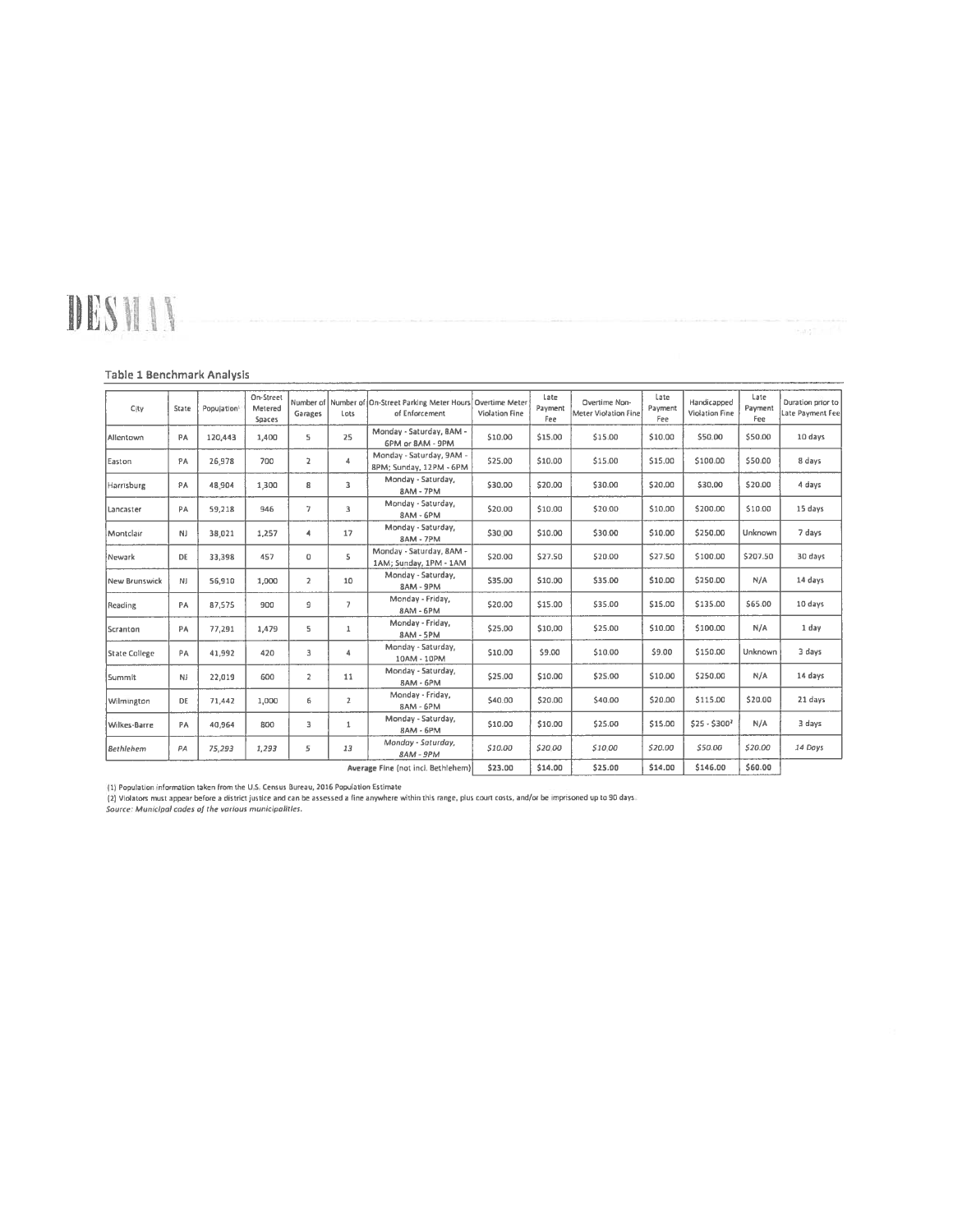

Parte à choi

As shown in the table, in Bethlehem, the fine for parking at an expired meter and the fine for parking in excess of the posted time limit in non-metered spaces (such as in residential permit parking areas) is less than half of the average of the cities examined. In addition, the \$50 fine for unauthorized parking in <sup>a</sup> handicapped space in Bethlehem is almost one third of the \$146 average fine in the examined municipalities.

In order to encourage additional compliance with existing parking regulations and to ensure that, as metered parking rates increase in the future, the proper ratio of hourly parking rate-to-fine is maintained, DESMAN is recommending <sup>a</sup> series of increases to the current fine amounts associated with the various parking violations in Bethlehem. Table 2 presents <sup>a</sup> summary of the various parking violations for which DESMAN is proposing <sup>a</sup> fine increase, along with the current fine associated with each type of violation.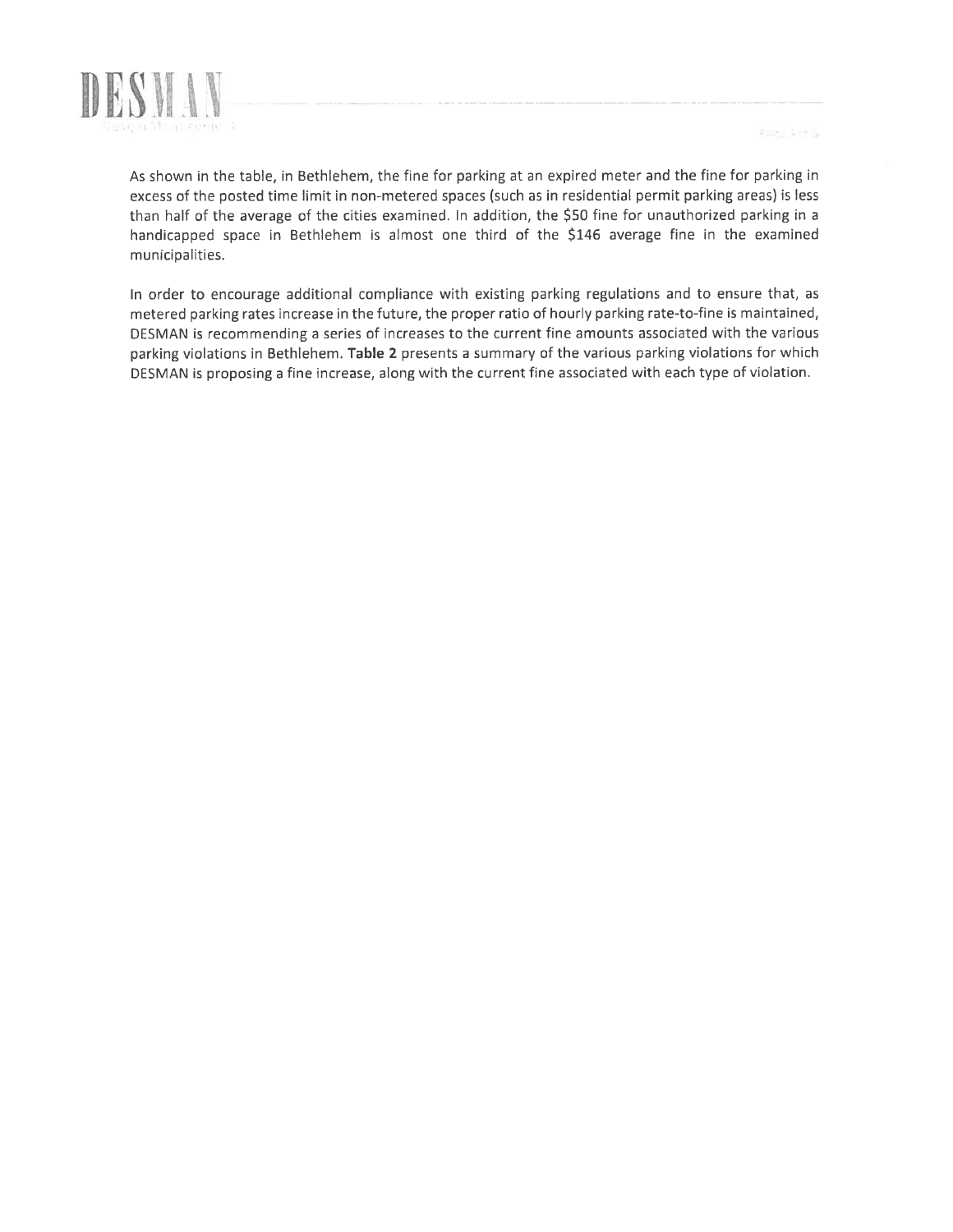

 $\deg a \leq 5$ 

### Table 2 Proposed Schedule of Fines for Parking Violations versus Current Fine Amounts

| \$10.00<br>\$15.00<br><b>EXCEEDING PARKING METER LIMITS</b><br>(\$5.00)<br>1A<br>\$15.00<br>18<br>NOT PARKED WITHIN A METERED SPACE<br>\$10.00<br>(45.00)<br>OCCUPIED SPACE IN EXCESS OF LAWFUL LIMIT (METER FEED)<br>1C<br>\$10.00<br>\$15.00<br>(55 (6)<br>2A<br>\$10,00<br>\$20.00<br>DOUBLE PARKED<br>(\$10.00)<br>ON A SIDEWALK<br>\$20.00<br>2B<br>\$10.00<br>(\$10.00)<br>2C<br>ON A BRIDGE OR IN A TUNNEL<br>\$10.00<br>\$20.00<br>(\$10.00)<br>2D<br>ON A RAILROAD TRACK<br>\$10.00<br>\$20.00<br>(\$10.00)<br>2E<br>\$10.00<br>\$20.00<br>(510,00)<br>ANGLE PARKED 2-WAY STREET<br>\$20.00<br>(S.10.00)<br>2F<br>ANGLE PARKED 1-WAY STREET<br>\$10.00<br>2G<br>AGAINST TRAFFIC 2- WAY ST<br>\$10.00<br>\$20.00<br>(\$10.00)<br>2H<br>AGAINST TRAFFIC 1-WAY ST<br>\$10.00<br>\$20.00<br>(510(60)<br>2HF<br>(\$10.00)<br>OVERTIME PARKING 1HR ZONE-SPECIAL EVENT<br>\$10.00<br>\$20.00<br>(510.00)<br>2HG<br>OVERTIME PARKING 2 HR ZONE-SPECIAL EVENT<br>\$10.00<br>\$20.00<br>2JA<br><b>UNATTENDED TRAILER</b><br>\$10.00<br>\$20.00<br>(510.00)<br>(510.00)<br>\$10.00<br>\$20.00<br>2K<br>BLOCKING TRAFFIC OPPOSITE EXCAVATION<br>21.<br>\$10.00<br>(510.00)<br>IN FRONT OF PUBLIC OR PRIVATE DRIVEWAY<br>\$20,00<br>2N<br>OFFICIAL SIGN NO PARKING<br>\$10.00<br>\$20.00<br>(51000)<br>2NA<br>NO PARKING PRIVATE PROPERTY<br>\$10.00<br>\$20.00<br>(51000)<br>(510.00)<br>2P<br>\$10.00<br>\$20.00<br>VEHICLE ON DISPLAY FOR SALE<br>(510.00)<br>2Q<br><b>GREASING AND REPAIRING</b><br>\$10.00<br>\$20.00<br>2R<br>\$10.00<br>\$20.00<br>{\$10.00}<br><b>OVERTIME PARKING</b><br>\$10.00<br>\$20.00<br>(\$10.00)<br>2RA<br>OVERTIME PARKING IN 5 MINUTE ZONE<br>\$10.00<br>\$20.00<br>(510,00)<br>2RB<br>OVERTIME PARKING IN 10 MINUTE ZONE<br>\$20.00<br>(519.00)<br>2RC<br>OVERTIME PARKING IN 15 MINUTE ZONE<br>\$10.00<br>{\$10 00}<br>2RD<br>OVERTIME PARKING IN 20 MINUTE ZONE<br>\$10.00<br>\$20.00<br>(530,00)<br>\$10.00<br>\$20.00<br>2RE<br>OVERTIME PARKING IN 30 MINUTE ZONE<br>(51000)<br>\$10.00<br>\$20.00<br>2RF<br>OVERTIME PARKING IN 1 HOUR ZONE<br>(51000)<br>\$10.00<br>\$20.00<br>2RG<br>OVERTIME PARKING IN 2 HOUR ZONE<br>\$10.00<br>\$20.00<br>(51000)<br>2RH<br><b>OVERTIME PARKING IN 4 HOUR ZONE</b><br>\$10.00<br>\$20.00<br>(510,00)<br>2RI<br>OVERTIME PARKING IN 3 HOUR ZONE<br>\$10.00<br>\$20.00<br>(\$10.00)<br>2RJ<br>OVERTIME PARKING IN 12 MINUTE ZONE<br>\$10.00<br>\$20.00<br>(\$10.00)<br>25<br>WITHIN AN INTERSECTION<br>(510,00)<br>2T<br>WITHIN 20' OF A CROSSWALK AT AN INTERSECTION<br>\$10.00<br>\$20.00<br>WITHIN 30' OF STOP SIGN OR SIGNAL<br>\$10.00<br>\$20.00<br>(510.00)<br>2U<br>\$10.00<br>\$20.00<br>(510.00)<br>2V<br>WITHIN 20' OF FIREHOUSE DRIVEWAY<br>\$10.00<br>\$20.00<br>(610.00)<br>2W<br>50' OF RR CROSSING<br>\$20.00<br>(510.00)<br>\$10.00<br>2X<br>WITHIN A SAFETY ZONE<br>\$20.00<br>(\$10.00)<br>\$10.00<br><b>2Y</b><br>12" FROM CURB 2-WAY STREET<br>(\$10.00)<br>\$10.00<br>\$20.00<br>22<br>12" FROM CURB 1-WAY STREET<br>\$15.00<br>\$20.00<br>(\$5,00)<br>3A<br>PARKED IN CROSSWALK<br>\$20.00<br>3B<br>WITHIN 15' OF FIRE HYDRANT<br>\$15.00<br>(65.00)<br>\$15.00<br>\$20.00<br>(55,00)<br>3M<br>OFFICIAL SIGN: NO STANDING / STOPPING<br>\$15.00<br>\$20.00<br>(55 00)<br>3N<br>OFFICIAL SIGN: NO PARKING<br>\$15.00<br>\$20.00<br>(55.00)<br><b>BNA</b><br><b>NO PARKING PRIVATE PROPERTY</b><br>\$15.00<br>\$20.00<br>(95.00)<br>3NS<br>OFFICIAL SIGN: NO PARKING / STREET CLEANING<br>\$50.00<br>\$100.00<br>(\$50.00)<br>4A<br>RESERVED FOR HANDICAPPED<br>(650.00)<br>4AA<br>RESERVERD FOR HANDICAP-RESIDENTIAL<br>\$50.00<br>\$100.00 | Code | Description of Violation | Current<br>Fine | Proposed<br>Fine | Proposed<br>Increase |
|---------------------------------------------------------------------------------------------------------------------------------------------------------------------------------------------------------------------------------------------------------------------------------------------------------------------------------------------------------------------------------------------------------------------------------------------------------------------------------------------------------------------------------------------------------------------------------------------------------------------------------------------------------------------------------------------------------------------------------------------------------------------------------------------------------------------------------------------------------------------------------------------------------------------------------------------------------------------------------------------------------------------------------------------------------------------------------------------------------------------------------------------------------------------------------------------------------------------------------------------------------------------------------------------------------------------------------------------------------------------------------------------------------------------------------------------------------------------------------------------------------------------------------------------------------------------------------------------------------------------------------------------------------------------------------------------------------------------------------------------------------------------------------------------------------------------------------------------------------------------------------------------------------------------------------------------------------------------------------------------------------------------------------------------------------------------------------------------------------------------------------------------------------------------------------------------------------------------------------------------------------------------------------------------------------------------------------------------------------------------------------------------------------------------------------------------------------------------------------------------------------------------------------------------------------------------------------------------------------------------------------------------------------------------------------------------------------------------------------------------------------------------------------------------------------------------------------------------------------------------------------------------------------------------------------------------------------------------------------------------------------------------------------------------------------------------------------------------------------------------------------------------------------------------------------------------------------------------------------------------------------------------------------------------------------------------------------------------------------------------------------------------------------------------------------------------------------------------------------------------------------------------------------------------------------------------------------------------------------------------------------------------|------|--------------------------|-----------------|------------------|----------------------|
|                                                                                                                                                                                                                                                                                                                                                                                                                                                                                                                                                                                                                                                                                                                                                                                                                                                                                                                                                                                                                                                                                                                                                                                                                                                                                                                                                                                                                                                                                                                                                                                                                                                                                                                                                                                                                                                                                                                                                                                                                                                                                                                                                                                                                                                                                                                                                                                                                                                                                                                                                                                                                                                                                                                                                                                                                                                                                                                                                                                                                                                                                                                                                                                                                                                                                                                                                                                                                                                                                                                                                                                                                                             |      |                          |                 |                  |                      |
|                                                                                                                                                                                                                                                                                                                                                                                                                                                                                                                                                                                                                                                                                                                                                                                                                                                                                                                                                                                                                                                                                                                                                                                                                                                                                                                                                                                                                                                                                                                                                                                                                                                                                                                                                                                                                                                                                                                                                                                                                                                                                                                                                                                                                                                                                                                                                                                                                                                                                                                                                                                                                                                                                                                                                                                                                                                                                                                                                                                                                                                                                                                                                                                                                                                                                                                                                                                                                                                                                                                                                                                                                                             |      |                          |                 |                  |                      |
|                                                                                                                                                                                                                                                                                                                                                                                                                                                                                                                                                                                                                                                                                                                                                                                                                                                                                                                                                                                                                                                                                                                                                                                                                                                                                                                                                                                                                                                                                                                                                                                                                                                                                                                                                                                                                                                                                                                                                                                                                                                                                                                                                                                                                                                                                                                                                                                                                                                                                                                                                                                                                                                                                                                                                                                                                                                                                                                                                                                                                                                                                                                                                                                                                                                                                                                                                                                                                                                                                                                                                                                                                                             |      |                          |                 |                  |                      |
|                                                                                                                                                                                                                                                                                                                                                                                                                                                                                                                                                                                                                                                                                                                                                                                                                                                                                                                                                                                                                                                                                                                                                                                                                                                                                                                                                                                                                                                                                                                                                                                                                                                                                                                                                                                                                                                                                                                                                                                                                                                                                                                                                                                                                                                                                                                                                                                                                                                                                                                                                                                                                                                                                                                                                                                                                                                                                                                                                                                                                                                                                                                                                                                                                                                                                                                                                                                                                                                                                                                                                                                                                                             |      |                          |                 |                  |                      |
|                                                                                                                                                                                                                                                                                                                                                                                                                                                                                                                                                                                                                                                                                                                                                                                                                                                                                                                                                                                                                                                                                                                                                                                                                                                                                                                                                                                                                                                                                                                                                                                                                                                                                                                                                                                                                                                                                                                                                                                                                                                                                                                                                                                                                                                                                                                                                                                                                                                                                                                                                                                                                                                                                                                                                                                                                                                                                                                                                                                                                                                                                                                                                                                                                                                                                                                                                                                                                                                                                                                                                                                                                                             |      |                          |                 |                  |                      |
|                                                                                                                                                                                                                                                                                                                                                                                                                                                                                                                                                                                                                                                                                                                                                                                                                                                                                                                                                                                                                                                                                                                                                                                                                                                                                                                                                                                                                                                                                                                                                                                                                                                                                                                                                                                                                                                                                                                                                                                                                                                                                                                                                                                                                                                                                                                                                                                                                                                                                                                                                                                                                                                                                                                                                                                                                                                                                                                                                                                                                                                                                                                                                                                                                                                                                                                                                                                                                                                                                                                                                                                                                                             |      |                          |                 |                  |                      |
|                                                                                                                                                                                                                                                                                                                                                                                                                                                                                                                                                                                                                                                                                                                                                                                                                                                                                                                                                                                                                                                                                                                                                                                                                                                                                                                                                                                                                                                                                                                                                                                                                                                                                                                                                                                                                                                                                                                                                                                                                                                                                                                                                                                                                                                                                                                                                                                                                                                                                                                                                                                                                                                                                                                                                                                                                                                                                                                                                                                                                                                                                                                                                                                                                                                                                                                                                                                                                                                                                                                                                                                                                                             |      |                          |                 |                  |                      |
|                                                                                                                                                                                                                                                                                                                                                                                                                                                                                                                                                                                                                                                                                                                                                                                                                                                                                                                                                                                                                                                                                                                                                                                                                                                                                                                                                                                                                                                                                                                                                                                                                                                                                                                                                                                                                                                                                                                                                                                                                                                                                                                                                                                                                                                                                                                                                                                                                                                                                                                                                                                                                                                                                                                                                                                                                                                                                                                                                                                                                                                                                                                                                                                                                                                                                                                                                                                                                                                                                                                                                                                                                                             |      |                          |                 |                  |                      |
|                                                                                                                                                                                                                                                                                                                                                                                                                                                                                                                                                                                                                                                                                                                                                                                                                                                                                                                                                                                                                                                                                                                                                                                                                                                                                                                                                                                                                                                                                                                                                                                                                                                                                                                                                                                                                                                                                                                                                                                                                                                                                                                                                                                                                                                                                                                                                                                                                                                                                                                                                                                                                                                                                                                                                                                                                                                                                                                                                                                                                                                                                                                                                                                                                                                                                                                                                                                                                                                                                                                                                                                                                                             |      |                          |                 |                  |                      |
|                                                                                                                                                                                                                                                                                                                                                                                                                                                                                                                                                                                                                                                                                                                                                                                                                                                                                                                                                                                                                                                                                                                                                                                                                                                                                                                                                                                                                                                                                                                                                                                                                                                                                                                                                                                                                                                                                                                                                                                                                                                                                                                                                                                                                                                                                                                                                                                                                                                                                                                                                                                                                                                                                                                                                                                                                                                                                                                                                                                                                                                                                                                                                                                                                                                                                                                                                                                                                                                                                                                                                                                                                                             |      |                          |                 |                  |                      |
|                                                                                                                                                                                                                                                                                                                                                                                                                                                                                                                                                                                                                                                                                                                                                                                                                                                                                                                                                                                                                                                                                                                                                                                                                                                                                                                                                                                                                                                                                                                                                                                                                                                                                                                                                                                                                                                                                                                                                                                                                                                                                                                                                                                                                                                                                                                                                                                                                                                                                                                                                                                                                                                                                                                                                                                                                                                                                                                                                                                                                                                                                                                                                                                                                                                                                                                                                                                                                                                                                                                                                                                                                                             |      |                          |                 |                  |                      |
|                                                                                                                                                                                                                                                                                                                                                                                                                                                                                                                                                                                                                                                                                                                                                                                                                                                                                                                                                                                                                                                                                                                                                                                                                                                                                                                                                                                                                                                                                                                                                                                                                                                                                                                                                                                                                                                                                                                                                                                                                                                                                                                                                                                                                                                                                                                                                                                                                                                                                                                                                                                                                                                                                                                                                                                                                                                                                                                                                                                                                                                                                                                                                                                                                                                                                                                                                                                                                                                                                                                                                                                                                                             |      |                          |                 |                  |                      |
|                                                                                                                                                                                                                                                                                                                                                                                                                                                                                                                                                                                                                                                                                                                                                                                                                                                                                                                                                                                                                                                                                                                                                                                                                                                                                                                                                                                                                                                                                                                                                                                                                                                                                                                                                                                                                                                                                                                                                                                                                                                                                                                                                                                                                                                                                                                                                                                                                                                                                                                                                                                                                                                                                                                                                                                                                                                                                                                                                                                                                                                                                                                                                                                                                                                                                                                                                                                                                                                                                                                                                                                                                                             |      |                          |                 |                  |                      |
|                                                                                                                                                                                                                                                                                                                                                                                                                                                                                                                                                                                                                                                                                                                                                                                                                                                                                                                                                                                                                                                                                                                                                                                                                                                                                                                                                                                                                                                                                                                                                                                                                                                                                                                                                                                                                                                                                                                                                                                                                                                                                                                                                                                                                                                                                                                                                                                                                                                                                                                                                                                                                                                                                                                                                                                                                                                                                                                                                                                                                                                                                                                                                                                                                                                                                                                                                                                                                                                                                                                                                                                                                                             |      |                          |                 |                  |                      |
|                                                                                                                                                                                                                                                                                                                                                                                                                                                                                                                                                                                                                                                                                                                                                                                                                                                                                                                                                                                                                                                                                                                                                                                                                                                                                                                                                                                                                                                                                                                                                                                                                                                                                                                                                                                                                                                                                                                                                                                                                                                                                                                                                                                                                                                                                                                                                                                                                                                                                                                                                                                                                                                                                                                                                                                                                                                                                                                                                                                                                                                                                                                                                                                                                                                                                                                                                                                                                                                                                                                                                                                                                                             |      |                          |                 |                  |                      |
|                                                                                                                                                                                                                                                                                                                                                                                                                                                                                                                                                                                                                                                                                                                                                                                                                                                                                                                                                                                                                                                                                                                                                                                                                                                                                                                                                                                                                                                                                                                                                                                                                                                                                                                                                                                                                                                                                                                                                                                                                                                                                                                                                                                                                                                                                                                                                                                                                                                                                                                                                                                                                                                                                                                                                                                                                                                                                                                                                                                                                                                                                                                                                                                                                                                                                                                                                                                                                                                                                                                                                                                                                                             |      |                          |                 |                  |                      |
|                                                                                                                                                                                                                                                                                                                                                                                                                                                                                                                                                                                                                                                                                                                                                                                                                                                                                                                                                                                                                                                                                                                                                                                                                                                                                                                                                                                                                                                                                                                                                                                                                                                                                                                                                                                                                                                                                                                                                                                                                                                                                                                                                                                                                                                                                                                                                                                                                                                                                                                                                                                                                                                                                                                                                                                                                                                                                                                                                                                                                                                                                                                                                                                                                                                                                                                                                                                                                                                                                                                                                                                                                                             |      |                          |                 |                  |                      |
|                                                                                                                                                                                                                                                                                                                                                                                                                                                                                                                                                                                                                                                                                                                                                                                                                                                                                                                                                                                                                                                                                                                                                                                                                                                                                                                                                                                                                                                                                                                                                                                                                                                                                                                                                                                                                                                                                                                                                                                                                                                                                                                                                                                                                                                                                                                                                                                                                                                                                                                                                                                                                                                                                                                                                                                                                                                                                                                                                                                                                                                                                                                                                                                                                                                                                                                                                                                                                                                                                                                                                                                                                                             |      |                          |                 |                  |                      |
|                                                                                                                                                                                                                                                                                                                                                                                                                                                                                                                                                                                                                                                                                                                                                                                                                                                                                                                                                                                                                                                                                                                                                                                                                                                                                                                                                                                                                                                                                                                                                                                                                                                                                                                                                                                                                                                                                                                                                                                                                                                                                                                                                                                                                                                                                                                                                                                                                                                                                                                                                                                                                                                                                                                                                                                                                                                                                                                                                                                                                                                                                                                                                                                                                                                                                                                                                                                                                                                                                                                                                                                                                                             |      |                          |                 |                  |                      |
|                                                                                                                                                                                                                                                                                                                                                                                                                                                                                                                                                                                                                                                                                                                                                                                                                                                                                                                                                                                                                                                                                                                                                                                                                                                                                                                                                                                                                                                                                                                                                                                                                                                                                                                                                                                                                                                                                                                                                                                                                                                                                                                                                                                                                                                                                                                                                                                                                                                                                                                                                                                                                                                                                                                                                                                                                                                                                                                                                                                                                                                                                                                                                                                                                                                                                                                                                                                                                                                                                                                                                                                                                                             |      |                          |                 |                  |                      |
|                                                                                                                                                                                                                                                                                                                                                                                                                                                                                                                                                                                                                                                                                                                                                                                                                                                                                                                                                                                                                                                                                                                                                                                                                                                                                                                                                                                                                                                                                                                                                                                                                                                                                                                                                                                                                                                                                                                                                                                                                                                                                                                                                                                                                                                                                                                                                                                                                                                                                                                                                                                                                                                                                                                                                                                                                                                                                                                                                                                                                                                                                                                                                                                                                                                                                                                                                                                                                                                                                                                                                                                                                                             |      |                          |                 |                  |                      |
|                                                                                                                                                                                                                                                                                                                                                                                                                                                                                                                                                                                                                                                                                                                                                                                                                                                                                                                                                                                                                                                                                                                                                                                                                                                                                                                                                                                                                                                                                                                                                                                                                                                                                                                                                                                                                                                                                                                                                                                                                                                                                                                                                                                                                                                                                                                                                                                                                                                                                                                                                                                                                                                                                                                                                                                                                                                                                                                                                                                                                                                                                                                                                                                                                                                                                                                                                                                                                                                                                                                                                                                                                                             |      |                          |                 |                  |                      |
|                                                                                                                                                                                                                                                                                                                                                                                                                                                                                                                                                                                                                                                                                                                                                                                                                                                                                                                                                                                                                                                                                                                                                                                                                                                                                                                                                                                                                                                                                                                                                                                                                                                                                                                                                                                                                                                                                                                                                                                                                                                                                                                                                                                                                                                                                                                                                                                                                                                                                                                                                                                                                                                                                                                                                                                                                                                                                                                                                                                                                                                                                                                                                                                                                                                                                                                                                                                                                                                                                                                                                                                                                                             |      |                          |                 |                  |                      |
|                                                                                                                                                                                                                                                                                                                                                                                                                                                                                                                                                                                                                                                                                                                                                                                                                                                                                                                                                                                                                                                                                                                                                                                                                                                                                                                                                                                                                                                                                                                                                                                                                                                                                                                                                                                                                                                                                                                                                                                                                                                                                                                                                                                                                                                                                                                                                                                                                                                                                                                                                                                                                                                                                                                                                                                                                                                                                                                                                                                                                                                                                                                                                                                                                                                                                                                                                                                                                                                                                                                                                                                                                                             |      |                          |                 |                  |                      |
|                                                                                                                                                                                                                                                                                                                                                                                                                                                                                                                                                                                                                                                                                                                                                                                                                                                                                                                                                                                                                                                                                                                                                                                                                                                                                                                                                                                                                                                                                                                                                                                                                                                                                                                                                                                                                                                                                                                                                                                                                                                                                                                                                                                                                                                                                                                                                                                                                                                                                                                                                                                                                                                                                                                                                                                                                                                                                                                                                                                                                                                                                                                                                                                                                                                                                                                                                                                                                                                                                                                                                                                                                                             |      |                          |                 |                  |                      |
|                                                                                                                                                                                                                                                                                                                                                                                                                                                                                                                                                                                                                                                                                                                                                                                                                                                                                                                                                                                                                                                                                                                                                                                                                                                                                                                                                                                                                                                                                                                                                                                                                                                                                                                                                                                                                                                                                                                                                                                                                                                                                                                                                                                                                                                                                                                                                                                                                                                                                                                                                                                                                                                                                                                                                                                                                                                                                                                                                                                                                                                                                                                                                                                                                                                                                                                                                                                                                                                                                                                                                                                                                                             |      |                          |                 |                  |                      |
|                                                                                                                                                                                                                                                                                                                                                                                                                                                                                                                                                                                                                                                                                                                                                                                                                                                                                                                                                                                                                                                                                                                                                                                                                                                                                                                                                                                                                                                                                                                                                                                                                                                                                                                                                                                                                                                                                                                                                                                                                                                                                                                                                                                                                                                                                                                                                                                                                                                                                                                                                                                                                                                                                                                                                                                                                                                                                                                                                                                                                                                                                                                                                                                                                                                                                                                                                                                                                                                                                                                                                                                                                                             |      |                          |                 |                  |                      |
|                                                                                                                                                                                                                                                                                                                                                                                                                                                                                                                                                                                                                                                                                                                                                                                                                                                                                                                                                                                                                                                                                                                                                                                                                                                                                                                                                                                                                                                                                                                                                                                                                                                                                                                                                                                                                                                                                                                                                                                                                                                                                                                                                                                                                                                                                                                                                                                                                                                                                                                                                                                                                                                                                                                                                                                                                                                                                                                                                                                                                                                                                                                                                                                                                                                                                                                                                                                                                                                                                                                                                                                                                                             |      |                          |                 |                  |                      |
|                                                                                                                                                                                                                                                                                                                                                                                                                                                                                                                                                                                                                                                                                                                                                                                                                                                                                                                                                                                                                                                                                                                                                                                                                                                                                                                                                                                                                                                                                                                                                                                                                                                                                                                                                                                                                                                                                                                                                                                                                                                                                                                                                                                                                                                                                                                                                                                                                                                                                                                                                                                                                                                                                                                                                                                                                                                                                                                                                                                                                                                                                                                                                                                                                                                                                                                                                                                                                                                                                                                                                                                                                                             |      |                          |                 |                  |                      |
|                                                                                                                                                                                                                                                                                                                                                                                                                                                                                                                                                                                                                                                                                                                                                                                                                                                                                                                                                                                                                                                                                                                                                                                                                                                                                                                                                                                                                                                                                                                                                                                                                                                                                                                                                                                                                                                                                                                                                                                                                                                                                                                                                                                                                                                                                                                                                                                                                                                                                                                                                                                                                                                                                                                                                                                                                                                                                                                                                                                                                                                                                                                                                                                                                                                                                                                                                                                                                                                                                                                                                                                                                                             |      |                          |                 |                  |                      |
|                                                                                                                                                                                                                                                                                                                                                                                                                                                                                                                                                                                                                                                                                                                                                                                                                                                                                                                                                                                                                                                                                                                                                                                                                                                                                                                                                                                                                                                                                                                                                                                                                                                                                                                                                                                                                                                                                                                                                                                                                                                                                                                                                                                                                                                                                                                                                                                                                                                                                                                                                                                                                                                                                                                                                                                                                                                                                                                                                                                                                                                                                                                                                                                                                                                                                                                                                                                                                                                                                                                                                                                                                                             |      |                          |                 |                  |                      |
|                                                                                                                                                                                                                                                                                                                                                                                                                                                                                                                                                                                                                                                                                                                                                                                                                                                                                                                                                                                                                                                                                                                                                                                                                                                                                                                                                                                                                                                                                                                                                                                                                                                                                                                                                                                                                                                                                                                                                                                                                                                                                                                                                                                                                                                                                                                                                                                                                                                                                                                                                                                                                                                                                                                                                                                                                                                                                                                                                                                                                                                                                                                                                                                                                                                                                                                                                                                                                                                                                                                                                                                                                                             |      |                          |                 |                  |                      |
|                                                                                                                                                                                                                                                                                                                                                                                                                                                                                                                                                                                                                                                                                                                                                                                                                                                                                                                                                                                                                                                                                                                                                                                                                                                                                                                                                                                                                                                                                                                                                                                                                                                                                                                                                                                                                                                                                                                                                                                                                                                                                                                                                                                                                                                                                                                                                                                                                                                                                                                                                                                                                                                                                                                                                                                                                                                                                                                                                                                                                                                                                                                                                                                                                                                                                                                                                                                                                                                                                                                                                                                                                                             |      |                          |                 |                  |                      |
|                                                                                                                                                                                                                                                                                                                                                                                                                                                                                                                                                                                                                                                                                                                                                                                                                                                                                                                                                                                                                                                                                                                                                                                                                                                                                                                                                                                                                                                                                                                                                                                                                                                                                                                                                                                                                                                                                                                                                                                                                                                                                                                                                                                                                                                                                                                                                                                                                                                                                                                                                                                                                                                                                                                                                                                                                                                                                                                                                                                                                                                                                                                                                                                                                                                                                                                                                                                                                                                                                                                                                                                                                                             |      |                          |                 |                  |                      |
|                                                                                                                                                                                                                                                                                                                                                                                                                                                                                                                                                                                                                                                                                                                                                                                                                                                                                                                                                                                                                                                                                                                                                                                                                                                                                                                                                                                                                                                                                                                                                                                                                                                                                                                                                                                                                                                                                                                                                                                                                                                                                                                                                                                                                                                                                                                                                                                                                                                                                                                                                                                                                                                                                                                                                                                                                                                                                                                                                                                                                                                                                                                                                                                                                                                                                                                                                                                                                                                                                                                                                                                                                                             |      |                          |                 |                  |                      |
|                                                                                                                                                                                                                                                                                                                                                                                                                                                                                                                                                                                                                                                                                                                                                                                                                                                                                                                                                                                                                                                                                                                                                                                                                                                                                                                                                                                                                                                                                                                                                                                                                                                                                                                                                                                                                                                                                                                                                                                                                                                                                                                                                                                                                                                                                                                                                                                                                                                                                                                                                                                                                                                                                                                                                                                                                                                                                                                                                                                                                                                                                                                                                                                                                                                                                                                                                                                                                                                                                                                                                                                                                                             |      |                          |                 |                  |                      |
|                                                                                                                                                                                                                                                                                                                                                                                                                                                                                                                                                                                                                                                                                                                                                                                                                                                                                                                                                                                                                                                                                                                                                                                                                                                                                                                                                                                                                                                                                                                                                                                                                                                                                                                                                                                                                                                                                                                                                                                                                                                                                                                                                                                                                                                                                                                                                                                                                                                                                                                                                                                                                                                                                                                                                                                                                                                                                                                                                                                                                                                                                                                                                                                                                                                                                                                                                                                                                                                                                                                                                                                                                                             |      |                          |                 |                  |                      |
|                                                                                                                                                                                                                                                                                                                                                                                                                                                                                                                                                                                                                                                                                                                                                                                                                                                                                                                                                                                                                                                                                                                                                                                                                                                                                                                                                                                                                                                                                                                                                                                                                                                                                                                                                                                                                                                                                                                                                                                                                                                                                                                                                                                                                                                                                                                                                                                                                                                                                                                                                                                                                                                                                                                                                                                                                                                                                                                                                                                                                                                                                                                                                                                                                                                                                                                                                                                                                                                                                                                                                                                                                                             |      |                          |                 |                  |                      |
|                                                                                                                                                                                                                                                                                                                                                                                                                                                                                                                                                                                                                                                                                                                                                                                                                                                                                                                                                                                                                                                                                                                                                                                                                                                                                                                                                                                                                                                                                                                                                                                                                                                                                                                                                                                                                                                                                                                                                                                                                                                                                                                                                                                                                                                                                                                                                                                                                                                                                                                                                                                                                                                                                                                                                                                                                                                                                                                                                                                                                                                                                                                                                                                                                                                                                                                                                                                                                                                                                                                                                                                                                                             |      |                          |                 |                  |                      |
|                                                                                                                                                                                                                                                                                                                                                                                                                                                                                                                                                                                                                                                                                                                                                                                                                                                                                                                                                                                                                                                                                                                                                                                                                                                                                                                                                                                                                                                                                                                                                                                                                                                                                                                                                                                                                                                                                                                                                                                                                                                                                                                                                                                                                                                                                                                                                                                                                                                                                                                                                                                                                                                                                                                                                                                                                                                                                                                                                                                                                                                                                                                                                                                                                                                                                                                                                                                                                                                                                                                                                                                                                                             |      |                          |                 |                  |                      |
|                                                                                                                                                                                                                                                                                                                                                                                                                                                                                                                                                                                                                                                                                                                                                                                                                                                                                                                                                                                                                                                                                                                                                                                                                                                                                                                                                                                                                                                                                                                                                                                                                                                                                                                                                                                                                                                                                                                                                                                                                                                                                                                                                                                                                                                                                                                                                                                                                                                                                                                                                                                                                                                                                                                                                                                                                                                                                                                                                                                                                                                                                                                                                                                                                                                                                                                                                                                                                                                                                                                                                                                                                                             |      |                          |                 |                  |                      |
|                                                                                                                                                                                                                                                                                                                                                                                                                                                                                                                                                                                                                                                                                                                                                                                                                                                                                                                                                                                                                                                                                                                                                                                                                                                                                                                                                                                                                                                                                                                                                                                                                                                                                                                                                                                                                                                                                                                                                                                                                                                                                                                                                                                                                                                                                                                                                                                                                                                                                                                                                                                                                                                                                                                                                                                                                                                                                                                                                                                                                                                                                                                                                                                                                                                                                                                                                                                                                                                                                                                                                                                                                                             |      |                          |                 |                  |                      |
|                                                                                                                                                                                                                                                                                                                                                                                                                                                                                                                                                                                                                                                                                                                                                                                                                                                                                                                                                                                                                                                                                                                                                                                                                                                                                                                                                                                                                                                                                                                                                                                                                                                                                                                                                                                                                                                                                                                                                                                                                                                                                                                                                                                                                                                                                                                                                                                                                                                                                                                                                                                                                                                                                                                                                                                                                                                                                                                                                                                                                                                                                                                                                                                                                                                                                                                                                                                                                                                                                                                                                                                                                                             |      |                          |                 |                  |                      |
|                                                                                                                                                                                                                                                                                                                                                                                                                                                                                                                                                                                                                                                                                                                                                                                                                                                                                                                                                                                                                                                                                                                                                                                                                                                                                                                                                                                                                                                                                                                                                                                                                                                                                                                                                                                                                                                                                                                                                                                                                                                                                                                                                                                                                                                                                                                                                                                                                                                                                                                                                                                                                                                                                                                                                                                                                                                                                                                                                                                                                                                                                                                                                                                                                                                                                                                                                                                                                                                                                                                                                                                                                                             |      |                          |                 |                  |                      |
|                                                                                                                                                                                                                                                                                                                                                                                                                                                                                                                                                                                                                                                                                                                                                                                                                                                                                                                                                                                                                                                                                                                                                                                                                                                                                                                                                                                                                                                                                                                                                                                                                                                                                                                                                                                                                                                                                                                                                                                                                                                                                                                                                                                                                                                                                                                                                                                                                                                                                                                                                                                                                                                                                                                                                                                                                                                                                                                                                                                                                                                                                                                                                                                                                                                                                                                                                                                                                                                                                                                                                                                                                                             |      |                          |                 |                  |                      |
|                                                                                                                                                                                                                                                                                                                                                                                                                                                                                                                                                                                                                                                                                                                                                                                                                                                                                                                                                                                                                                                                                                                                                                                                                                                                                                                                                                                                                                                                                                                                                                                                                                                                                                                                                                                                                                                                                                                                                                                                                                                                                                                                                                                                                                                                                                                                                                                                                                                                                                                                                                                                                                                                                                                                                                                                                                                                                                                                                                                                                                                                                                                                                                                                                                                                                                                                                                                                                                                                                                                                                                                                                                             |      |                          |                 |                  |                      |
|                                                                                                                                                                                                                                                                                                                                                                                                                                                                                                                                                                                                                                                                                                                                                                                                                                                                                                                                                                                                                                                                                                                                                                                                                                                                                                                                                                                                                                                                                                                                                                                                                                                                                                                                                                                                                                                                                                                                                                                                                                                                                                                                                                                                                                                                                                                                                                                                                                                                                                                                                                                                                                                                                                                                                                                                                                                                                                                                                                                                                                                                                                                                                                                                                                                                                                                                                                                                                                                                                                                                                                                                                                             |      |                          |                 |                  |                      |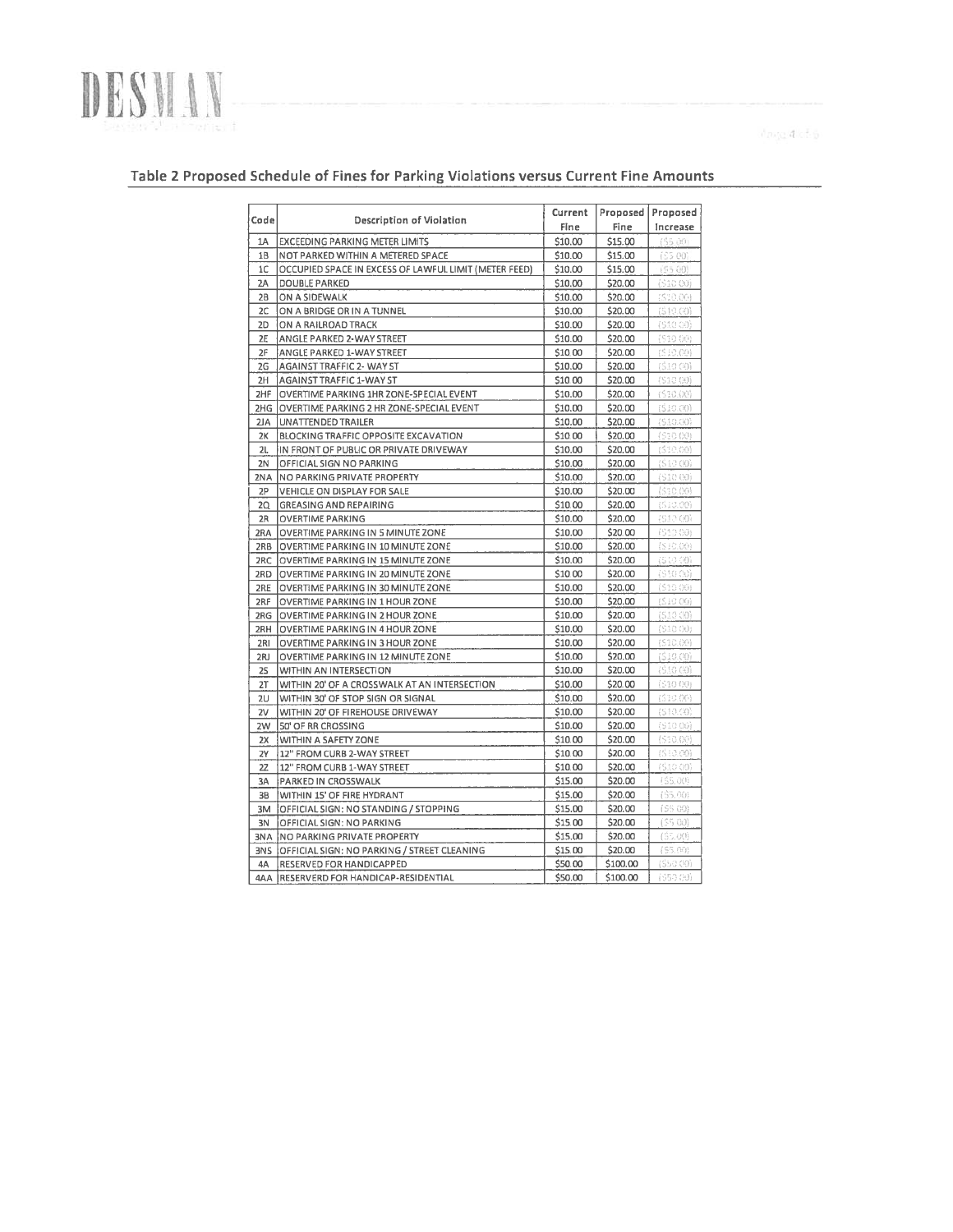



As shown in the table, DESMAN is proposing that the fines associated with parking meter violations (Code 1A, lB and 1C) be increased from \$10 to \$15. These increases will bring the fine amounts for parking meter violations in Bethlehem closer to those of the peer cities examined. In addition, should the hourly rate at the parking meters in Bethlehem be increased in the future, the proposed fine amounts will allow the City and Parking Authority to maintain the ideal ratio of fines that are 10-15 times the hourly parking rate.

Aside from the parking meter violations, nearly every other proposed increase is meant to bring the fine for <sup>a</sup> violation to \$20. These fine amounts should help discourage illegal parking behaviors, more so than the current fines of \$10 or \$15 for these violations.

Finally, DESMAN is proposing that the fines associated with unauthorized parking in handicapped parking spaces be doubled, from \$50 to \$100. The higher fines for these violations are intended to punish parkers who are fully physically capable from parking in the limited number of spaces that are available for handicapped parkers. Despite the proposed increases, these fine amounts are still well below the average of \$146 charged for similar parking violations in the peer cities we examined.

Additionally, the Bethlehem Parking Authority was established to acquire, construct, equip, and operate parking facilities under the provisions of the Parking Authority Law. The Authority is charge of the administration, supervision and enforcement of off-street and on-street parking in Bethlehem. The Authority is responsible to provide reliable services to the general public on <sup>a</sup> continuous basis and shall be financed by costs recovered primarily through user charges.

As such, the Authority has the fiduciary responsibility to ensure its properties are properly maintained to generate necessary user fees to cover operational costs and debt service. Based on Condition Assessments performed at the Authority's five (5) parking garages <sup>a</sup> 10-year capital repair and maintenance program has been forecasted. The costs have been budgeted at more than \$6 million over the next 10 years, which will need to be funded through Authority-wide parking revenues and resources. For these reasons the fine increases noted above are substantiated.

<sup>A</sup> final consideration for properly adjusting fine amounts is the Authority's commitment to providing the necessary parking infrastructure to support the existing and future needs of the residents, businesses and visitors of the City. As presented and documented in the recently completed Northside and Southside Downtown Parking Study there are two capital improvement projects that the Authority may be initiating in the next several years. These include the demolition and reconstruction of the Walnut Street Garage and the construction of <sup>a</sup> new Polk Street Garage facility. These projects, in addition to operating expense, existing debt service and capital repairs must also be funded through Authority-wide parking revenues and resources. Again, for these reasons the fine increases noted above are warranted.

There is an expectation that with an increase in the fine amounts there will be <sup>a</sup> reduction in the number of tickets issued as motorists will be more motivated to comply with the parking regulations. As such we have developed initial forecasts for the potential reduction in the number of tickets issued by the Parking Authority. We are forecasting <sup>a</sup> 13% reduction in the total number of tickets issued and <sup>a</sup> 40% reduction in meter violations and 30% in overtime parking.

The net revenue effect to the Parking Authority will be <sup>a</sup> stabilized income/revenue from parking violations. We are forecasting parking violations to be flat from 2018 to 2019 should the fines be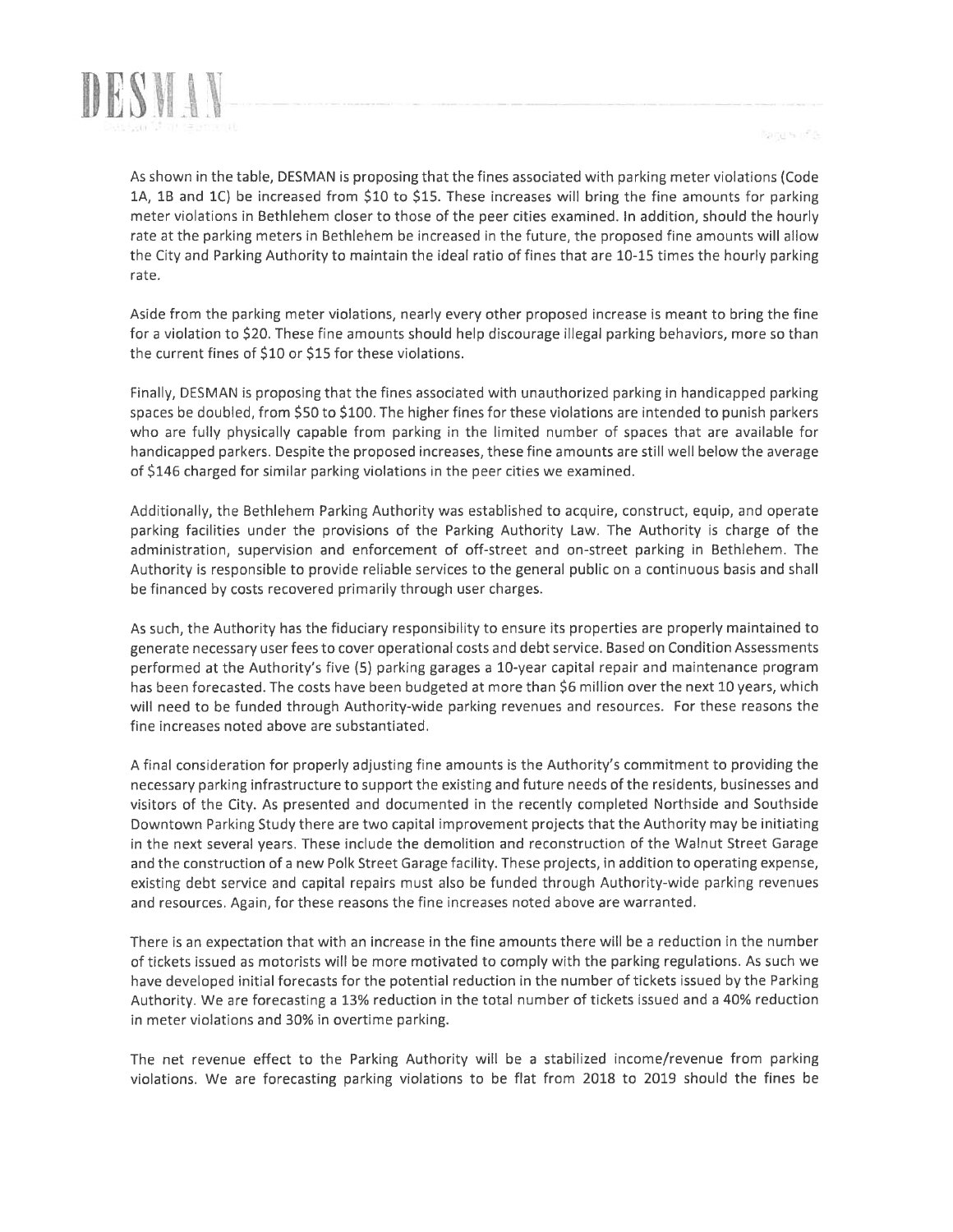

increased. There will also be an expected increase in the meter revenues from patrons that currently elect to not pay will now pay to avoid the higher parking fines. This could result in \$75,000-\$100,000 annually, roughly a 2-3% increase, in additional parking meter revenue.

DESMAN also recommends that the City/Parking Authority reassess the fines for parking violations every 3-5 years, to ensure that the fines are having the desired effect of discouraging illegal parking behavior and that they are keeping up with inflation.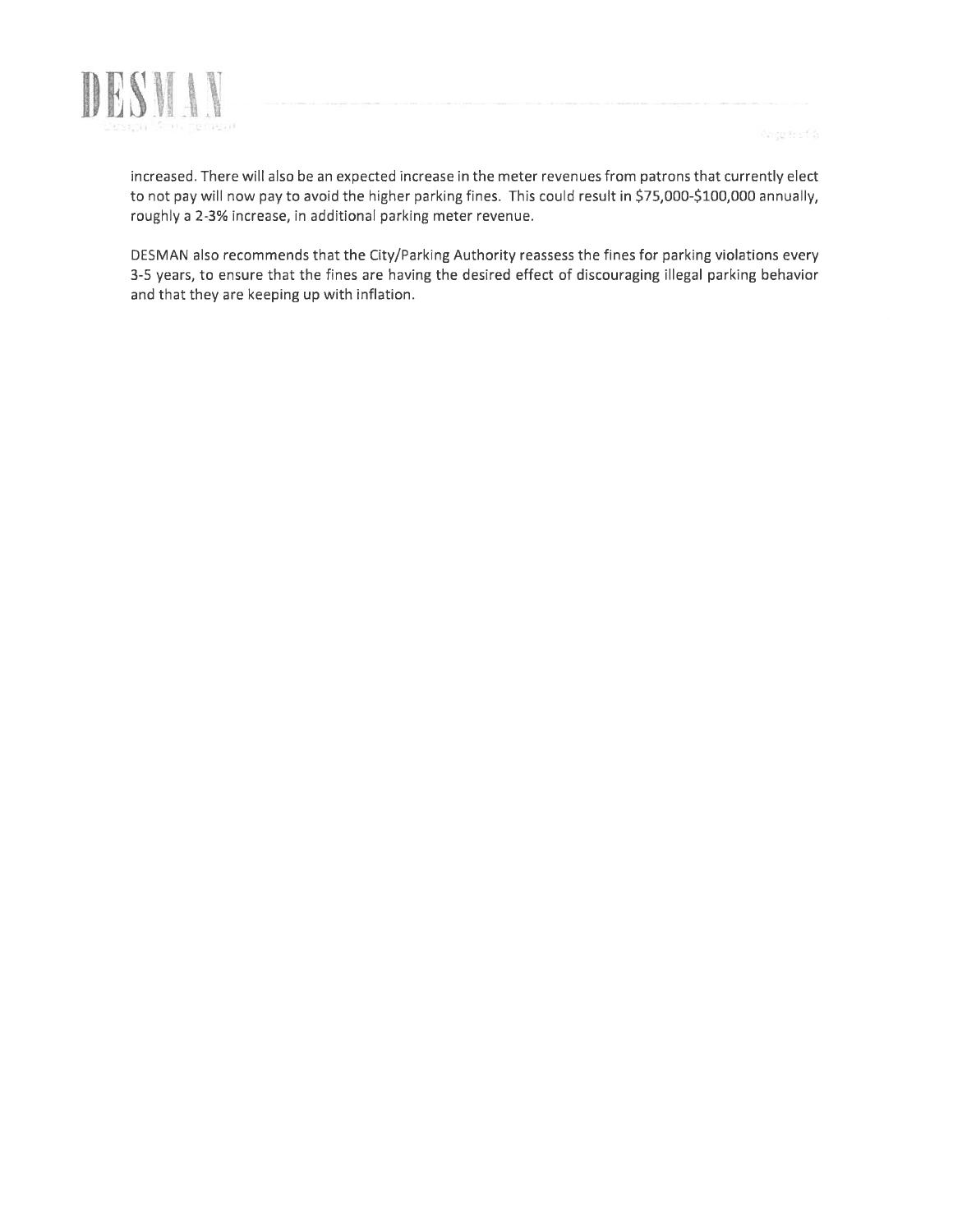#### BILL NO.

#### ORDINANCE NO.

AN ORDINANCE OF THE CITY OF BETHLEHEM, COUNTIES OF LEHIGH AND NORTHAMPTON, COMMONWEALTH OF PENNSYLVANIA, AMENDING ARTICLE 531 OF THE CODIFIED ORDINANCES ENTITLED PARKING GENERALLY.

#### THE COUNCIL OF THE CITY OF BETHLEHEM HEREBY ORDAINS AS FOLLOWS:

SECTION 1. That Section 531.99, Subsection (b) of the Codified Ordinances of the City of Bethlehem, which reads as follows:

(b) Waiver; Other Parking Violations. For violation of any provision of Article 531, the owner shall pay the applicable fine designated herein.

- (1) For parking within fifteen feet of a fire hydrant or on a crosswalk, the owner of a vehicle shall pay a fine of fifteen dollars (\$15.00) within fourteen  $(14)$  days of the violation; thereafter, until a citation is issued, thirty-five-dollars (\$35.00); and, after the issuance of a citation, fifty-five dollars (\$55.00).
- (2) For handicapped parking violations, the owner of a vehicle shall pay a fine of fifty dollars (\$50.00) within fourteen (14) days of the violation; thereafter, until a citation is issued, seventy dollars (\$70.00); and, after the issuance of a citation, not less than ninety dollars (\$90.00) nor more than two hundred dollars (\$200.00).
- (3) For violations which involve official signs prohibiting stopping, standing or parking, the owner of the vehicle shall pay a fine of fifteen dollars (\$15.00), within fourteen (14) days of the violation; thereafter, until a citation is issued, thirty-five dollars (\$35.00); and, after the issuance of a citation, fifty five dollars (\$55.00).
- (4) For violations involving unattended vehicles on private property, the owner of the vehicle shall pay a fine of fifteen dollars (\$15.00) within fourteen (14) days of the violation; thereafter, until a citation is issued, thirty-five dollars (\$35.00); and, after the issuance of citation, fifty-five dollars (\$55.00).
- (5) For violations which involve inoperable vehicles or vehicles without current registration or inspection stickers, the owner of the vehicle shall pay a fine of fifteen dollars (\$15.00), within fourteen (14) days of the violation; thereafter, until a citation is issued thirty-five dollars (\$35.00); and after the issuance of a citation, fifty five dollars (\$55.00).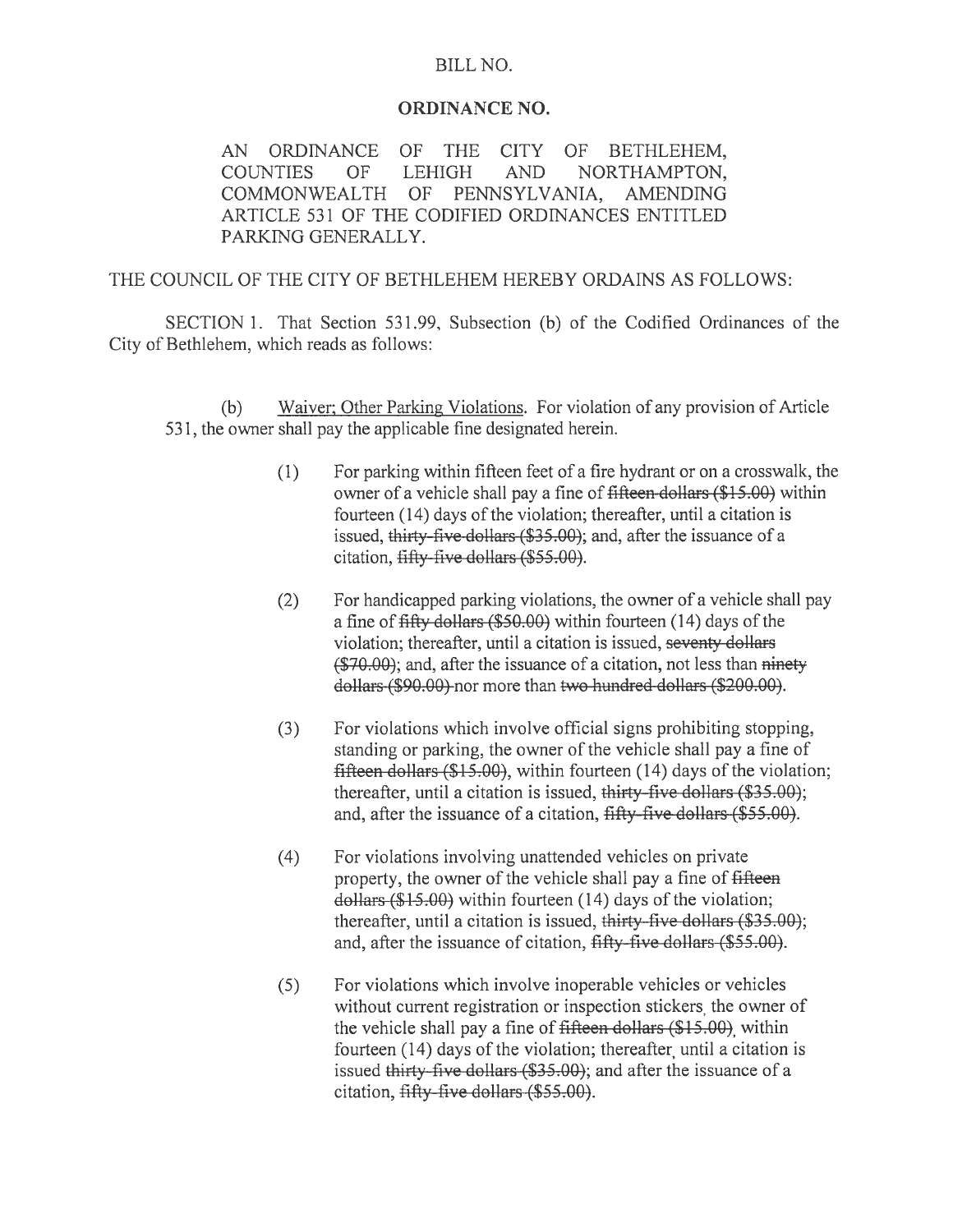- (6) For violation of any other provision of this Article, the owner shall pay a fine of ten dollars  $(\$10.00)$  within fourteen (14) days of the violation; and, until a citation is issued, thirty dollars (\$30.00); and after the issuance of a citation, fifty dollars (\$50.00).
- (7) Every owner who fails to pay the applicable fine shall, upon summary conviction, be fined the applicable amount specified above and, in default of the payment of fine and costs, imprisoned for not more than ten (10) days.
- (8) For each violation of Section 531.04, Parking Trucks and Trailers, the owner shall pay a fine of fifty dollars (\$50.00) within fourteen (14) days of the violation; and thereafter until a citation is issued, seventy dollars (\$70.00); and after the issuance of a citation, not less than ninety dollars (\$90.00) nor more than two hundred dollars (\$200.00).

Shall be amended to read as follows:

#### 531.99 PENALTY

(b) Waiver; Other Parking Violations. For violation of any provision of Article 531, the owner shall pay the applicable fine designated herein.

- (1) For parking within fifteen feet of a fire hydrant or on a crosswalk, the owner of a vehicle shall pay a fine of twenty dollars (\$20.00) within fourteen  $(14)$  days of the violation; thereafter, until a citation is issued, forty dollars (\$40.00); and, after the issuance of a citation, sixty dollars (\$60.00).
- (2) For handicapped parking violations, the owner of a vehicle shall pay a fine of one hundred dollars (\$100.00) within fourteen (14) days of the violation; thereafter, until a citation is issued, one hundred twenty dollars (\$120.00); and, after the issuance of a citation, not less than one hundred forty dollars (\$140.00) nor more than two hundred fifty dollars (\$250.00).
- (3) For violations which involve official signs prohibiting stopping, standing or parking, the owner of the vehicle shall pay a fine of twenty dollars (\$20), within fourteen (14) days of the violation; thereafter, until a citation is issued, forty dollars (\$40.00); and, after the issuance of a citation, sixty dollars (\$60.00).
- (4) For violations involving unattended vehicles on private property, the owner of the vehicle shall pay a fine of twenty dollars (\$20.00) within fourteen (14) days of the violation; thereafter until a citation is issued, forty dollars (\$40.00); and, after the issuance of citation, sixty dollars (\$60.00).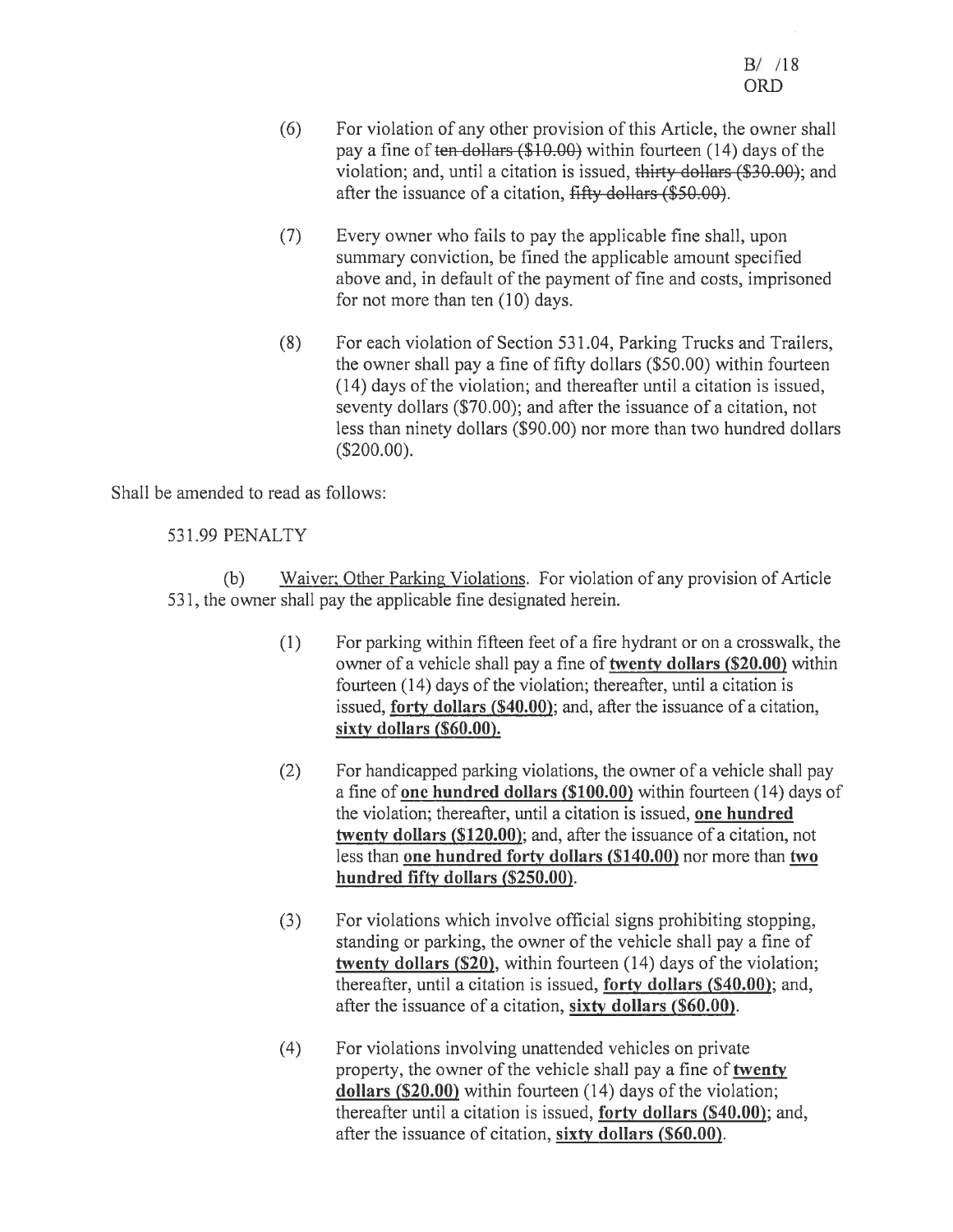- (5) For violations which involve inoperable vehicles or vehicles without current registration or inspection stickers, the owner of the vehicle shall pay a fine of twenty dollars (\$20.00), within fourteen  $(14)$  days of the violation; thereafter until a citation is issued forty dollars (\$40.00); and after the issuance of a citation, sixty dollars (\$60.00).
- (6) For violation of any other provision of this Article, the owner shall pay a fine of twenty dollars (\$20.00) within fourteen (14) days of the violation; and, until a citation is issued, forty dollars (\$40.00); and after the issuance of a citation, sixty dollars (\$60.00).
- (7) Every owner who fails to pay the applicable fine shall, upon summary conviction, be fined the applicable amount specified above and, in default of the payment of fine and costs, imprisoned for not more than ten (10) days.
- (8) For each violation of Section 531.04, Parking Trucks and Trailers, the owner shall pay a fine of fifty dollars (\$50.00) within fourteen (14) days of the violation; and thereafter until a citation is issued, seventy dollars (\$70.00); and after the issuance of a citation, not less than ninety dollars (\$90.00) nor more than two hundred dollars (\$200.00).

SECTION 2. That all Ordinances and all parts of Ordinances inconsistent herewith be, and the same are, hereby repealed.

|                                    | Sponsored by |                      |  |
|------------------------------------|--------------|----------------------|--|
| PASSED finally in Council on the   | day of       | , 2018.              |  |
|                                    |              | President of Council |  |
| ATTEST:                            |              |                      |  |
| City Clerk                         |              |                      |  |
| This Ordinance APPROVED this<br>á. | day of       | , 2018               |  |
|                                    |              |                      |  |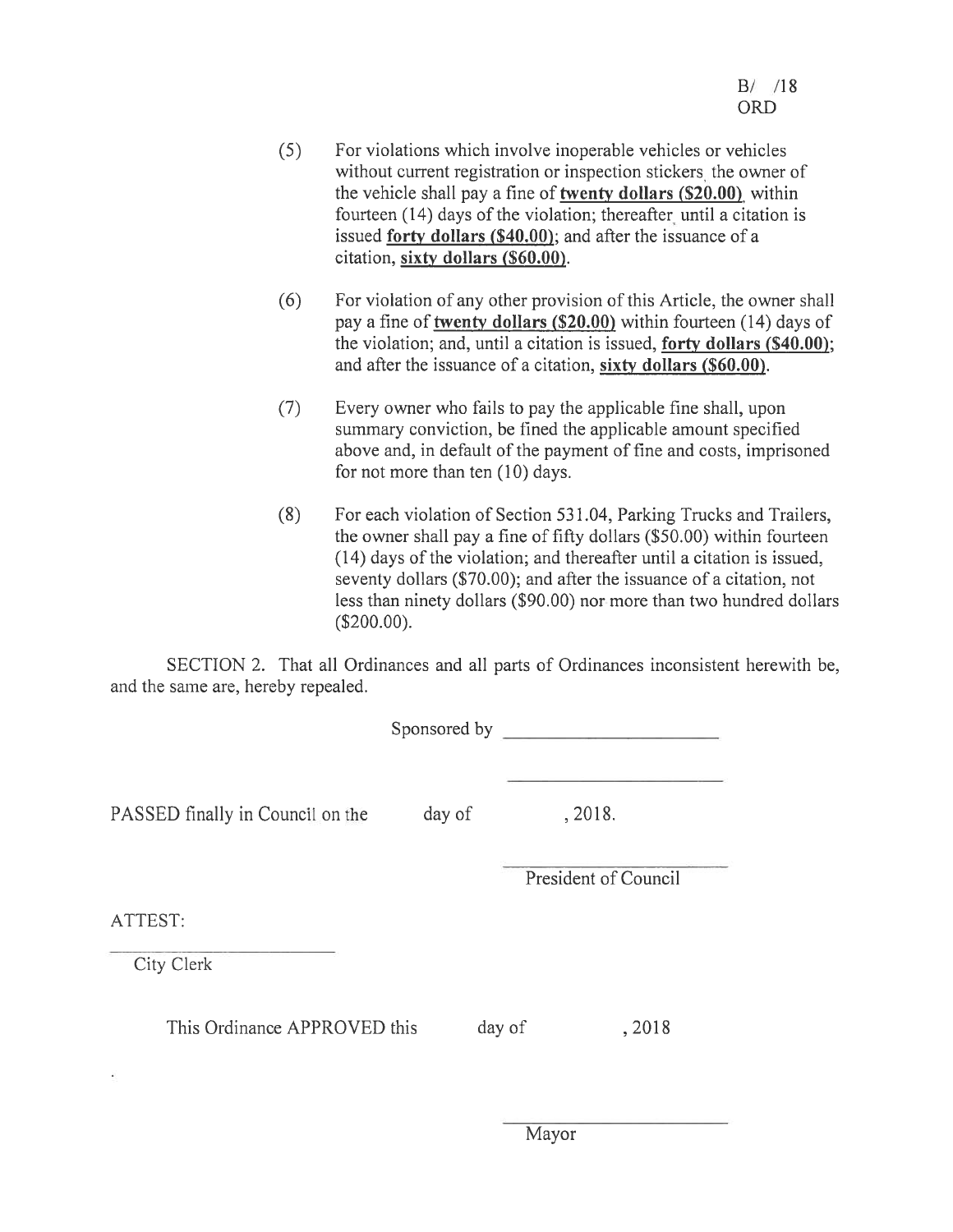#### BILL NO.

#### ORDINANCE NO.

AN ORDNANCE OF THE CITY OF BETHLEHEM, COUNTIES OF LEHIGH AND NORTHAMPTON, COMMONWEALTH Of PENNSYLVANIA, AMENDNG ARTICLE 533 Of THE CODIFIED ORDNANCES ENTITLED PARKING METERS.

THE COUNCIL OF THE CITY OF BETHLEHEM HEREBY ORDAINS AS FOLLOWS:

SECTION 1. That Section 533.99, Subsection (b)(1) of the Codified Ordinances of the City of Bethlehem, which reads as follows:

(b) Waiver; Overtime Parking Violations.

(1) For violation of any provision of Article 533, the owner shall pay the applicable fine designated. Within fourteen days of the violation, the owner shall pay a fine of ten dollars  $(\$10.00)$ ; thereafter, until a citation is issued, thirty dollars  $(\$30.00)$ ; and after the issuance of a citation, fifty dollars (\$50.00). Every owner who fails to pay the applicable fine shall, upon summary conviction, be fined fifty dollars (\$50.00) and, in default of the payment of fine and costs, imprisoned for not more than ten days.

Shall be amended to read as follows:

(b) Waiver; Overtime Parking Violations.

(1) For violation of any provision of Article 533, the owner shall pay the applicable fine designated. Within fourteen days of the violation, the owner shall pay a fine of fifteen dollars (\$15) thereafter, until a citation is issued, thirty dollars (\$30.00); and after the issuance of a citation, fifty dollars (\$50.00). Every owner who fails to pay the applicable fine shall, upon summary conviction, be fined fifty dollars (\$50.00) and, in default of the payment of fine and costs, imprisoned for not more than ten days.

SECTION 2. That all Ordinances and all parts of Ordinances inconsistent herewith be, and the same are, hereby repealed.

Sponsored by **Exercise Sponsored** by

PASSED finally in Council on the day of , 2018.

President of Council

ATTEST:

City Clerk